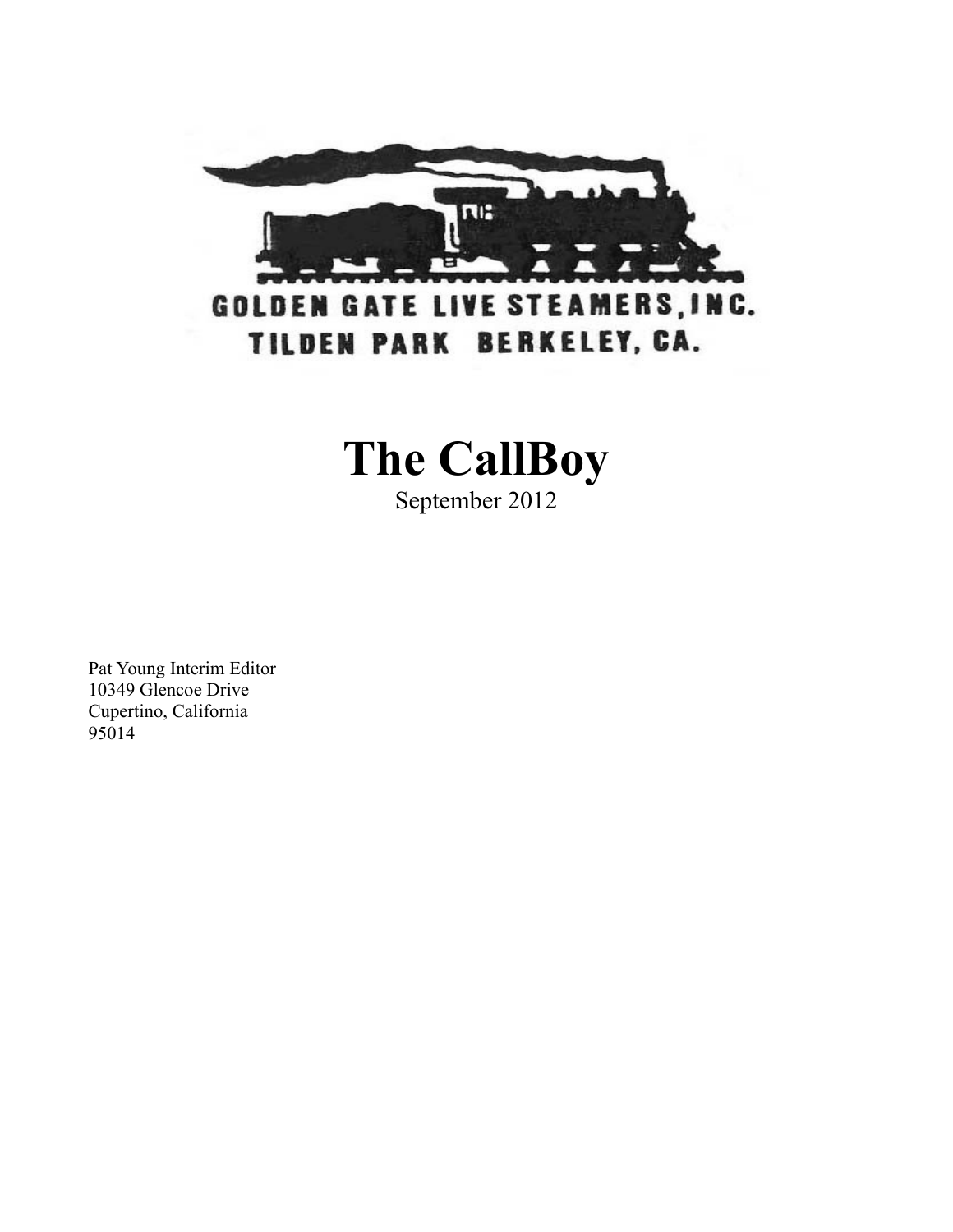# **The CallBoy Newsletter**

**Official Publication of the Golden Gate Live Steamers, Inc.**

| Tilden Park                 | Pat Young, interim Editor      | $A\ 501(c)(3)$ Non-Profit Museum |
|-----------------------------|--------------------------------|----------------------------------|
| 2501 Grizzly Peak Blvd,     | $\text{phy95014}(a)$ yahoo.com | www.ggls.org or                  |
| Berkeley, California, 94708 |                                | www.goldengatelivesteamers.org   |
| 510-486-0623                | September 2012                 |                                  |

### **Officers**

| President:      | Mark West            | 925-370-0317 |
|-----------------|----------------------|--------------|
| Vice President: | <b>Rich Lundberg</b> | 415-924-2167 |
| Secretary:      | Pat Young            | 408-253-1206 |
| Treasurer:      | John Lisherness      | 510-528-3013 |
| Safety:         | Sheldon Yee          | 650-738-5673 |
| Ombudsman:      | Ken Blonski          | 510-260-0309 |

## **GGLS Committee Chairmen**

| Jim Dameron & Bill Smith          |
|-----------------------------------|
| Richard Croll                     |
| M. Johnson & M. Gershowitz        |
| Stan James                        |
| Building & Grounds: Rich Lundberg |
| Jerry Kimberlin                   |
| Jeremy Coombe                     |
| Les Cuff & Jim Dameron            |
| Ken Brunskill                     |
| Michael Smith                     |
| Pat Young & Rick Zobelein         |
| Pat Young                         |
|                                   |

## **Membership**

Applications for membership to GGLS should be directed to Rick Zobelein, 1104 Vailwood Way, San Mateo, California 94403 or at [rgz48@yahoo.com.](mailto:rgz48@yahoo.com)

## **Club Correspondence**

All correspondence to the Golden Gate Live Steamers should be sent to the secretary, Pat Young, 10349 Glencoe Drive, Cupertino, California, 95014 or at phty95014@yahoo.com.

## **CallBoy**

Articles, pictures, photographs, items for sale or any other information that would be of interest to the club should be sent to Pat Young interim Editor.

## *Deadline for submittal to next month's issue is the 19th!*

## **Calendar of Events**

09/09/12 GGLS Club & Board Meeting 10:00 AM 09/15/12 Work Day (maybe) 9:00 AM 09/22/12 Sacramento Live Steamers Fall Meet 09/23/12 Sacramento Live Steamers Fall Meet

10/06/12 GGLS Fall Meet 10/07/12 GGLS Fall Meet & Open House 10/14/12 GGLS Club & Board Meeting 10:00 AM 10/20/12 Work Day (maybe) 9:00 AM

11/11/12 GGLS Club & Board Meeting 10:00 AM 11/17/12 Work Day (maybe) 9:00 AM

12/09/12 GGLS Club & Board Meeting 10:00 AM 12/15/12 Work Day (maybe) 9:00 AM



Is Moose a train-ed dog or is he just be-in a little loco?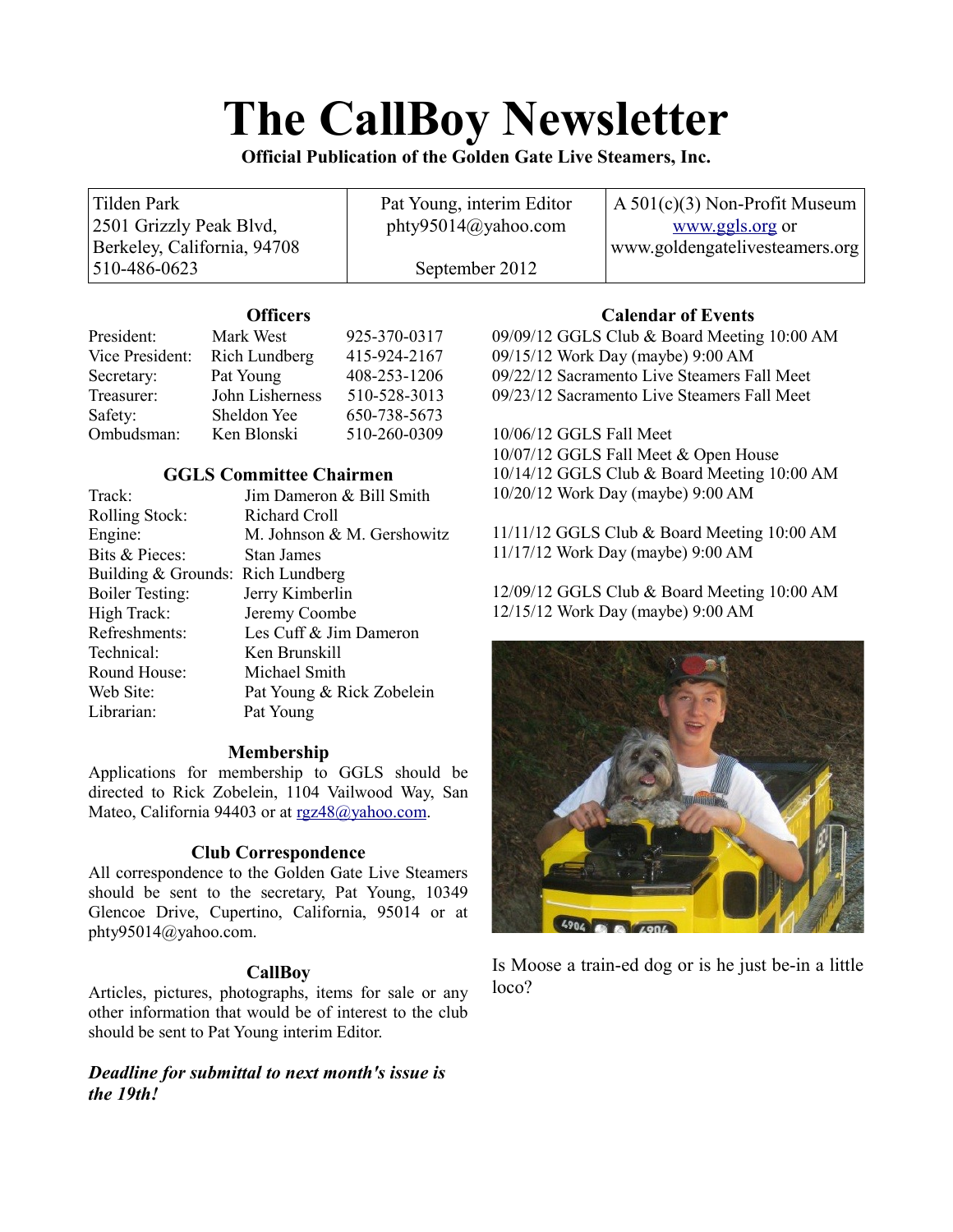#### **Club Meeting Minutes**

Club meeting called to order on August 12, 2012 at 10:02 AM by President Mark West. Attending were 30+ members outside on a pleasant Sunday and ended at 11:28 AM.

#### **Announcements:**

The monthly work day is canceled for the month of August except for the signal crew.

Berne Holman has agreed to chair the 2012 Fall Meet on October  $6 - 7$ , 2012 and he would like to have all members bring in rolling stock, freight & passenger for this meet.

The CallBoy Committee is looking for more individuals to join the CallBoy Editor's Pool. The infrastructure is already set up using a free, easy-touse software editing program called OpenOffice and each editor can make it as simple or elaborate as they wish. If you would like to help out or just learn how to make a newsletter for your personal use, to support a club, church or organization please contact Pat Young. Also, if you have an article or photos for the CallBoy please feel free to send it to Pat or Rick.

As a reminder, the printed monthly version of the CallBoy is available for those members that request it by just contacting Rick Zobelein (rgz48@yahoo.com).

If anyone has encountered problems with the track please make a note on the clear plastic track layout map in the club house on what  $&$  where the problem is. Then place a orange cone by the track to mark the problem area and don't move the cones around!

#### **New Members and Guests:**

No new members or guests.

#### **Steam-related Activities:**

Jeremy Coombes, the Small Scale Meet chairman reported that the meet went exceptionally well with a good turn out of locomotives and visitors and was encouraged that there were at least 2 or 3 new  $\frac{3}{4}$ " scale locomotives under construction. The steaming bays were full and there was much to look at with Bob Morris bringing many of the legacy locomotives that he acquired. He wanted to thank his wife Marianne and Suzanne Waterman for helping with lunch and a good time was had by all.

Michael Smith reported on a 2-week vacation trip to Pennsylvania and New York. In New York he rode on the subway which he was better than he expected and while in Pennsylvania he visited the Railroad Museum of Pennsylvania in Scranton (www.rrmuseumpa.org).

Dave Luther spoke of his ride on the Virginia and Truckee railroad (www.virginiatruckee.com) where he was able to buy his way into a cab ride from Carson City, Nevada to Virginia City, Nevada. During the trip he witnessed them having to actually sand the tracks, listen to the banter between the engineer & fireman, watch the constant vigil by both men because of the winding tracks, saw a herd of mustang horses, experience the train running in reverse back down and watch them maintain boiler pressure at a constant 175 lbs. Rick Zobelein suggested that anyone interested in learning more on the Virginia and Truckee contact member Cal Tinkham who has been involved with them for many years.

Suzanne Waterman spoke of a field trip to the Maintenance shops in Sacramento that she, David, Amy and Scott did. She highly encourages everyone to take the opportunity to tag along with Ken Brunskil whenever he makes one of his journeys there.

#### **Non Steam-related Activities:**

None

#### **Officer's Report:**

President Mark West reports that the East Bay Regional Park District lease agreement is down to one last item related to food before the lease is ready to be signed off.

The Treasurer's report was given by John Lisherness and the club treasury is slowly climbing back up. More specific financial details can be obtained from him if interested.

Secretary Pat Young and the club wants to thank the Bay Cities Masonic Lodge for a check they sent for the use of the club facility for their picnic sponsored by member Dave Bradas.

He also talked about the conversation he and Dan Swanson had with Sergio of the Park District about the vandalism at the club, one where there was grease on the rails in front of the tunnel and the other where warning signs were being knocked down. Sergio reported that 2 teenagers were spotted in the Redwood Valley Railway next door to our club and were chased away by Park Security.

#### **Committee Reports:**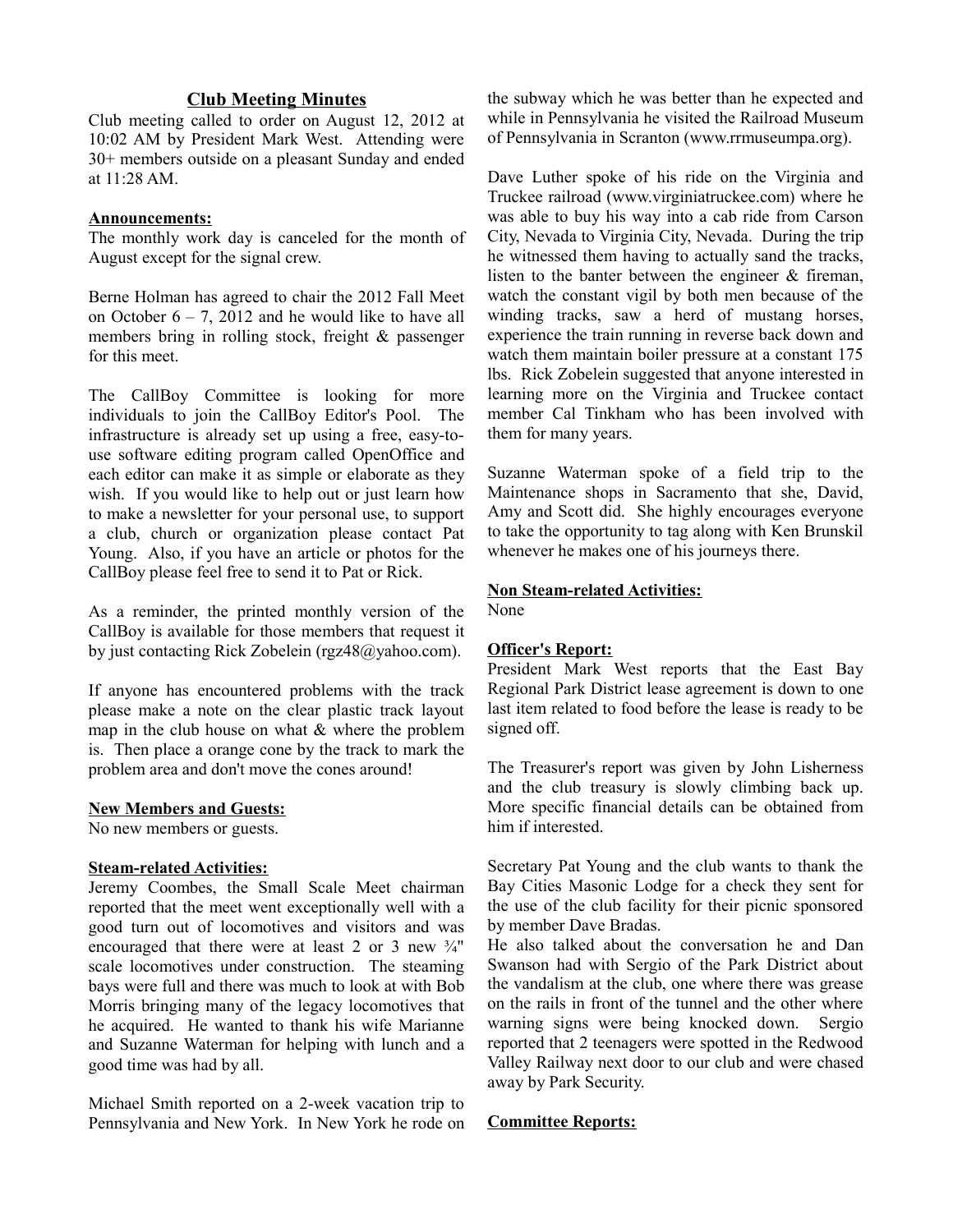Grounds Chairman Rich Lundberg reported that continued progress was made on the signal system and most will be done by the Fall Meet. A major milestone was reached when the last bonding and isolation of the track was completed and kudos to all those members that were on their hands & knees, swearing & cussing that got it done.

Rich then presented a recap of the member survey summary that was presented in the last CallBoy issue. Some interesting points that he wanted to re-iterate was that our club **IS** still a live steam club and that the members really enjoy the camaraderie & the social aspect of the club. Bits and Pieces received universal acclaim but the number of participants has dwindled down significantly, and of the 44 locomotives under construction it was remarkable that many of them were at 95% completion *but* only 9 people seem to be working on them. Auctions and material exchanges seem to be of interest to the membership but these seem to have slacked off. Technical presentations were highly desired but have dropped off due to a perceived lack of member interest. The membership contains a huge amount of technical talent and there are plenty of capable presenters, but for technical presentations to occur, there must be a show of interest by the members. If you have a topic you would like to see presented, please contact our technical chairman Ken Brunskill.

#### **Old Business:**

Dan Swanson discussed more on the BSD (Battery Saving Device) modifications that he made that included using a larger enclosure box to house the hand-wired PC board and relocating the mounting bracket to minimize air flow reduction. Dan has queried the public train crew to determine the effectiveness of the warning signs directed towards the riding public and his article **Passenger Safety Results** in this issue discusses this further.

Bob Morris wanted to thank the club for allowing his family to use the club facility to have his 65th birthday party last month. Many more happy B-days to you, Bob!

#### **New Business:**

With all the interest on the High Track generated by the Small Scale meet and the comments from the membership survey, Bob Morris has volunteered to lead High Track refurbishing effort. Be prepared for the monthly club workday to start up shortly and for Bob to ask you to volunteer your time.

Nominations for for 2013 Board officers including President is now open.

#### **Board Meeting Minutes**

August 12, 2012 Board Meeting started at 11:48 AM and ended at 12:55 PM.

Board members present were Rich Croll, John Lisherness, Rich Lundberg, Mark West, Pat Young and Sheldon Yee with Rick Zobelein attending.

#### **Old Business:**

Mark West is asking the Park District to put in the club lease to allow the club to have an outside vendor sell food to the public on club premises during allowed scheduled events.

After some discussion, the club has decided at this time not to add Board of Director coverage to the club insurance policy.

Rick Lundberg discussed further the progress of the club "Policy & Procedures" document that members can refer to when they are unsure what to do. He has expanded its scope to include excerpts for other documents (eg. Safety Manual) to provide a more comprehensive one source binder.

There was much discussion about the minimum age of engineers operating the engine pulling the Public Train. The Board is leaning strongly towards a minimum age of 18 yrs but the consensus was to revisit this later after reviewing our rules, the environment the club operates under and want to operate under.

The other Public Train issue was to find a member who can organize a crew schedule for the public train to get crews out on a consistent basis. Member John Bouey has agreed to step forward to head the Public Train committee.

#### **New Business:**

There are some over-enthusiastic redevelopment in the round house area where the most interesting was the idea to create an elevated track on a mound of dirt to alleviate the use of the turntable and its pit as a maintenance and steaming area. The Board reviewed the engineering, safety and practical aspect of its designed and found several major issues which included a 10% ramp incline, possible requirements for retaining walls to prevent subsistence and limited actual access & usability. The Board believes that a hydraulic/pneumatic track lift or a level track side pits with covering grates be a better solution and should be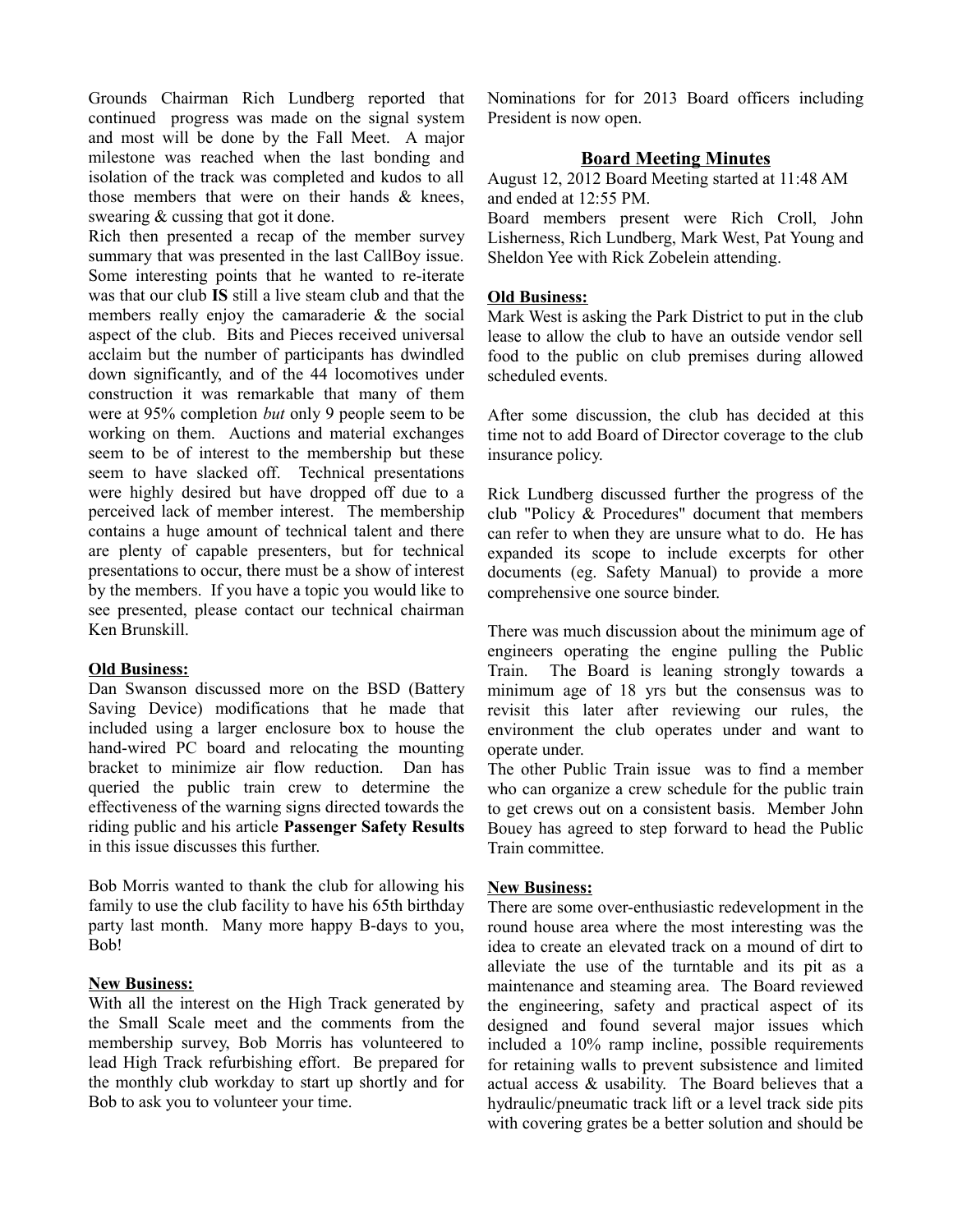#### considered.

The Board would like to point out that there is a master development plan for the club and that anyone with questions relating to existing or new structures can consult with individuals such as Berne Holman or talk to the Board. Berne is a good source since he is in charge of the development of Boyer's Bluff in the far loop of the club tracks and he has created preliminary architectural drawings of the proposed site track layout, cribbing walls, etc. Anyone interested in learning more can read his **Boyer's Bluff** article in this issue or can contact Berne for more information. The Board has given its approval to do begin preliminary ground work for this project. Ultimately all infrastructure projects must be approved by the Board & membership and be added to the Master Plan. All projects should be planned ahead of time and include a drawing (usually a simple sketch), a cost estimate, a schedule and identify the responsible person in charge.

There seems to be a rumor going around that there must be at least 2 people at all times on the club grounds and although this is a good idea from a safety point of view, this is not club policy.

#### **Boiler/Locomotive Inspection Reminder**

By Sheldon Yee [\(steamcacti@sbcglobal.net\)](mailto:steamcacti@sbcglobal.net) All members must check their due dates on their Boiler/Locomotive Inspections, and if near expiration, get needed renewals in September prior to the Meet, in order to not tax the Safety Committee, since they will be busy with other duties.

#### **Bits and Pieces** By Stan James (sjames563@gmail.com)



John Lisherness talked about how he removed the fire tubes and eventually cut out the club Pacific's firebox from its boiler. John then did a post-mortem analysis on how the boiler ended up in this condition and then showed the corroded components. His solution is to build a new firebox, insert rolled-in copper fire tubes

and possibly reposition the firebox oil burners.



Bob Morris brought 2 boxes of miscellaneous parts for a Kozo Shay engine including a wooden former for the copper boiler parts along with parts of the boiler already assembled. The final engine configuration is yet to be determined and it may well end up being a narrow gauge product.



Kevin Lee showed a  $2\frac{1}{2}$  gauge frame member for a 4-4-0 American that he is designing to help an English correspondent who was seeking a suitable design in that gauge.

A very sparse collection this month, so please bring anything either under construction or completed and let others know what you are working on.

#### **Passengers Riding Safety Sign Results**

By Dan Swanson (benellisb90@hotmail.com) The survey was conducted to determine the effectiveness of the passenger riding safety signs I had installed a few months ago. Here is the results of the survey along with some optional comments made...

Some crew members wanted the signs larger, post tunnel signs further out from the tunnel, another wanted the tunnel signs posted directly at the tunnel entrance at eye level (this person was very adamant about the location for these signs).

I briefly spoke with each crew member after they completed a form. All agreed the information on the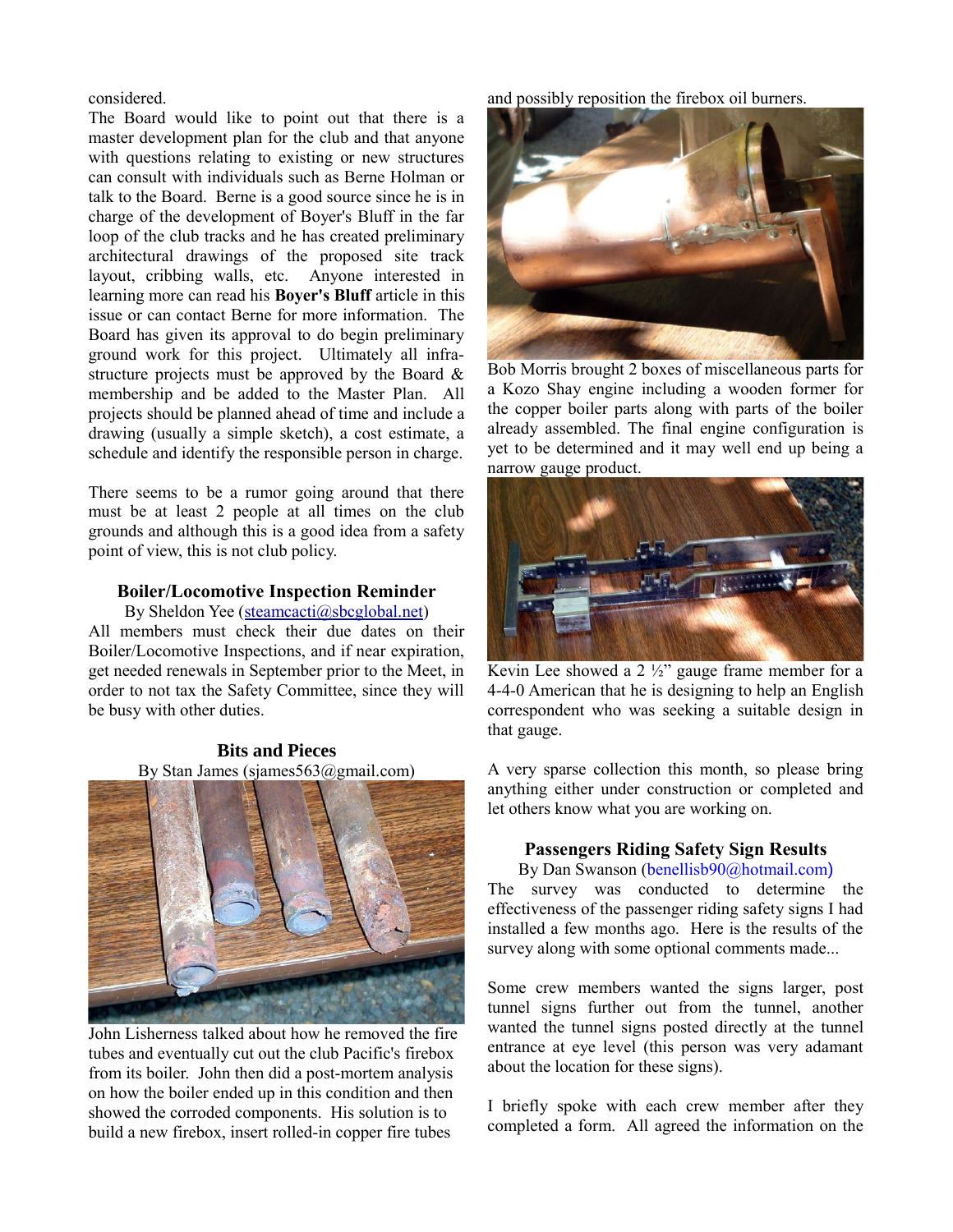sign was easy to understand and felt no more signs were needed. Most of them believed the signs were helpful in decreasing the passenger reaching incidents but they do not stop it completely. A couple of members felt we are not doing enough to emphasize or educate the "danger" of reaching out for something during the trip.

The general consensus of those surveyed suggests the signs should remain as it adds another layer of safety protection if an incident involving a derailment and/or injury caused by a reaching passenger should occur. Passenger riding information and rules are given audibly given each time before the train departs by the station master. Perhaps a station master's speech could be developed for optimal content and uniformity since currently speeches vary with each station master. If it is claimed that no such information or rules were given or that someone missed the speech, the signs provide a visual backup.

At present the L/H tunnel approach warning sign is missing possibly due to an "animal" attack. Replacement should be completed shortly.

Based on the survey results and the concept of having signs displaying passenger safety messages, the current test signs have served their purpose. They should be permanently replaced with new ones more suited for outdoor usage while maintaining the nonimpaling feature if fell upon or tripped over. I would also concur about the tunnel warning signs to be relocated on both sides of the entrance face at riding eye level and be made larger. The change in location for these particular signs offers an advantage in that the signs would no longer be in the attacking animal's trail/path thereby reducing the opportunity and accessibility to devour them as a "snack".

#### **Fall Meet October 6 - 7, 2012**

by Berne Holman [\(enreb4talako@gmail.com\)](mailto:enreb4talako@gmail.com)

Save these dates! Saturday October 6 is the GGLS Fall Meet & October 7 is the Fall Meet/Open House.



You ask "why a picture of the empty steaming bay?" Well, that's because we want you to fill it up on the 6th and 7th. The theme for this event is **Cars from Rails and Road**. GGLS is asking all members to bring their unfinished & finished projects and that includes engines & rolling stock. Let see how many engines and rolling stock cars we can get out on the rails. Engines with rolling stock is called a *consist* and let's see how long of a consist we can move on our mainline.

Also on Saturday we are encouraging you to bring items you would like to sell or trade. We will have a mini- swap meet, so bring the stuff you no longer want to store/have a use for and bring it to sell/trade. Remember we all have too much stuff and oh yes, bring *money*!

We also understand that many of you also collect antique vintage and special motor vehicles. That's right, cars, the kind that run on the asphalt roads. So drive your vintage and prized ride to the Meet and show us what other interests you have.

Food and drink will be available each day to members for a fee.

Bring that rolling stock you have for rails and asphalt and See you there!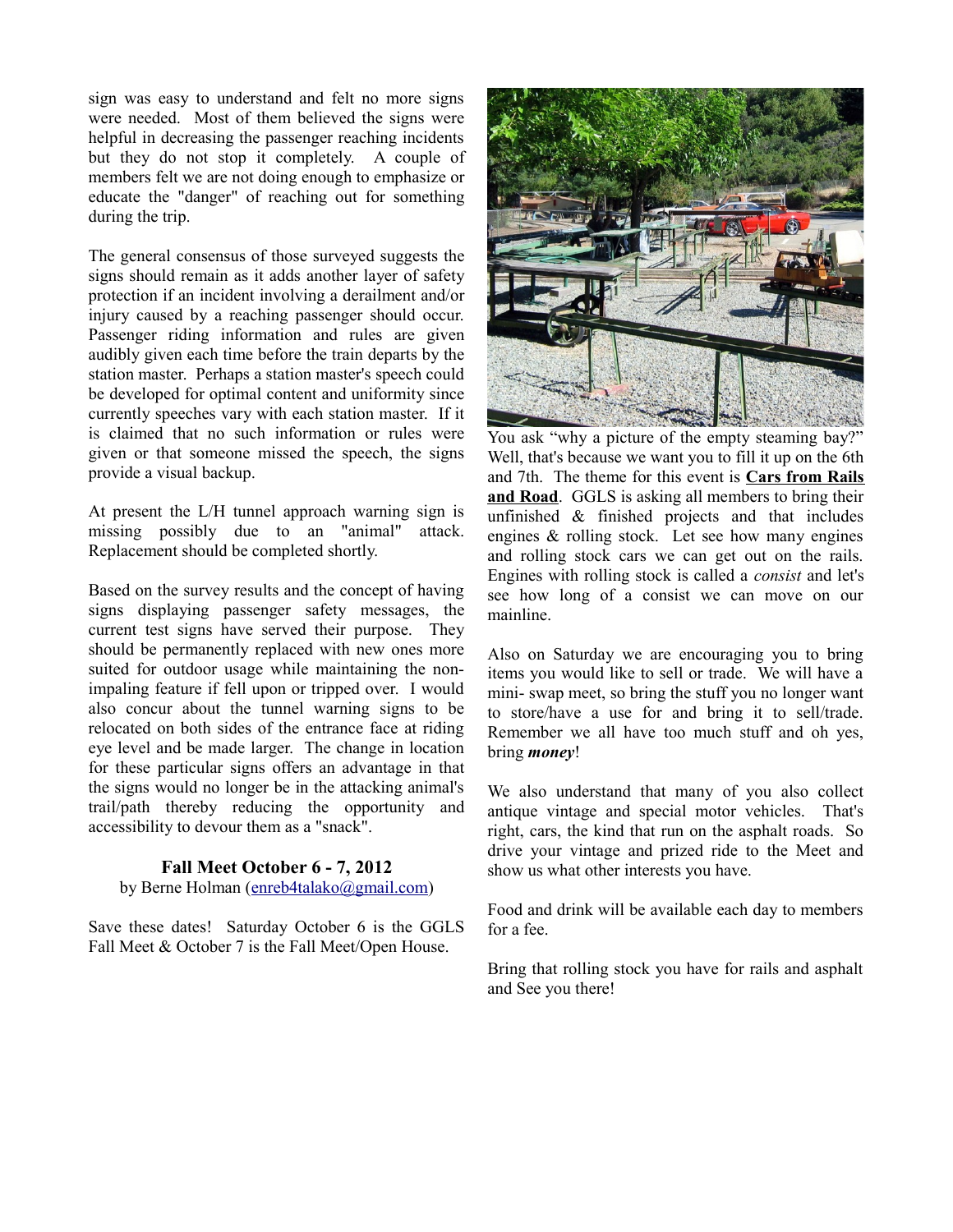**Boyer's Bluff** by Berne Holman [\(enreb4talako@gmail.com\)](mailto:enreb4talako@gmail.com)



Where is that? You know, at the far end of the mainline track before you start up the elevated track out by the redwood trees. This will be another new development of the GGLS. The first phase of the project will be to reinforce the embankment with new compacted earth & cribbing and a new future roadbed.



 Phase 2 will be next year in the spring where there will be a new transfer table with storage buildings for engines and rolling stock and at the end of the line a gallows turntable above the existing Black Diamond storage building. Along with this, a mine, a mining head frame building and stamp mill will be constructed for visual display as you pass this area.

This area was originally a toilet and shower building during WWII. The buildings are gone, but the concrete slabs are still there where the new storage buildings will be erected. The existing small storage building where some rolling stock is stored will be demolished. Preliminary drawings attached showing the site and what the top of the bluff may look like with new buildings.

#### **Correspondence and Commentary**

With regards to Dan Swanson work on the Battery Saving Device, Andy Weber sent in an article about battery sulfation that Dan and other members might find interesting:

[http://www.batterystuff.com/kb/articles/charging](http://www.batterystuff.com/kb/articles/charging-articles/make-the-bad-sulfation-go-away.html)[articles/make-the-bad-sulfation-go-away.html](http://www.batterystuff.com/kb/articles/charging-articles/make-the-bad-sulfation-go-away.html)

A very generous gesture was made to the membership by John Bulger by offering to train steam novices on the maintenance and operation of a steam locomotive. A wonderful gift to the membership!

#### **Web Site Updates**

Due the gracious help by some very knowledgeable members like Bernie New and Rick Zobelein all known problems of the ggls.org web site have been fixed although there are still sporadic, individual issues to be investigated. There will still be changes & enhancements in the coming weeks that are being made for the benefit of our membership and if any problems are found or are interested in learning about web management, please contact a web member.

## **UP Announces 150th Anniversary Celebration in Sacramento, California**

Omaha, Neb. - July 1 marked the  $150<sup>th</sup>$  anniversary of Union Pacific Railroad. On July 1, 1862, President Abraham Lincoln created the original Union Pacific by signing the Pacific Railway Act. The railroad has announced it will bring its  $150<sup>th</sup>$  anniversary celebration to Sacramento, California with a two-day event Sept 29-30. In partnership with California State Parks and the California State Railroad Museum, the "Union Pacific – Building American for 150 Years!" celebration will include a variety of locomotive and other equipment.

The event will be held in Old Sacramento from 10 AM to 5 PM each day. It will include:

- UP 4-8-4 No. 844
- Museum car *Promontory*
- Several historic passenger cars  $\&$  other pieces of equipment
- A new UP diesel locomotive
- Free weekend excursion rids on the museum's